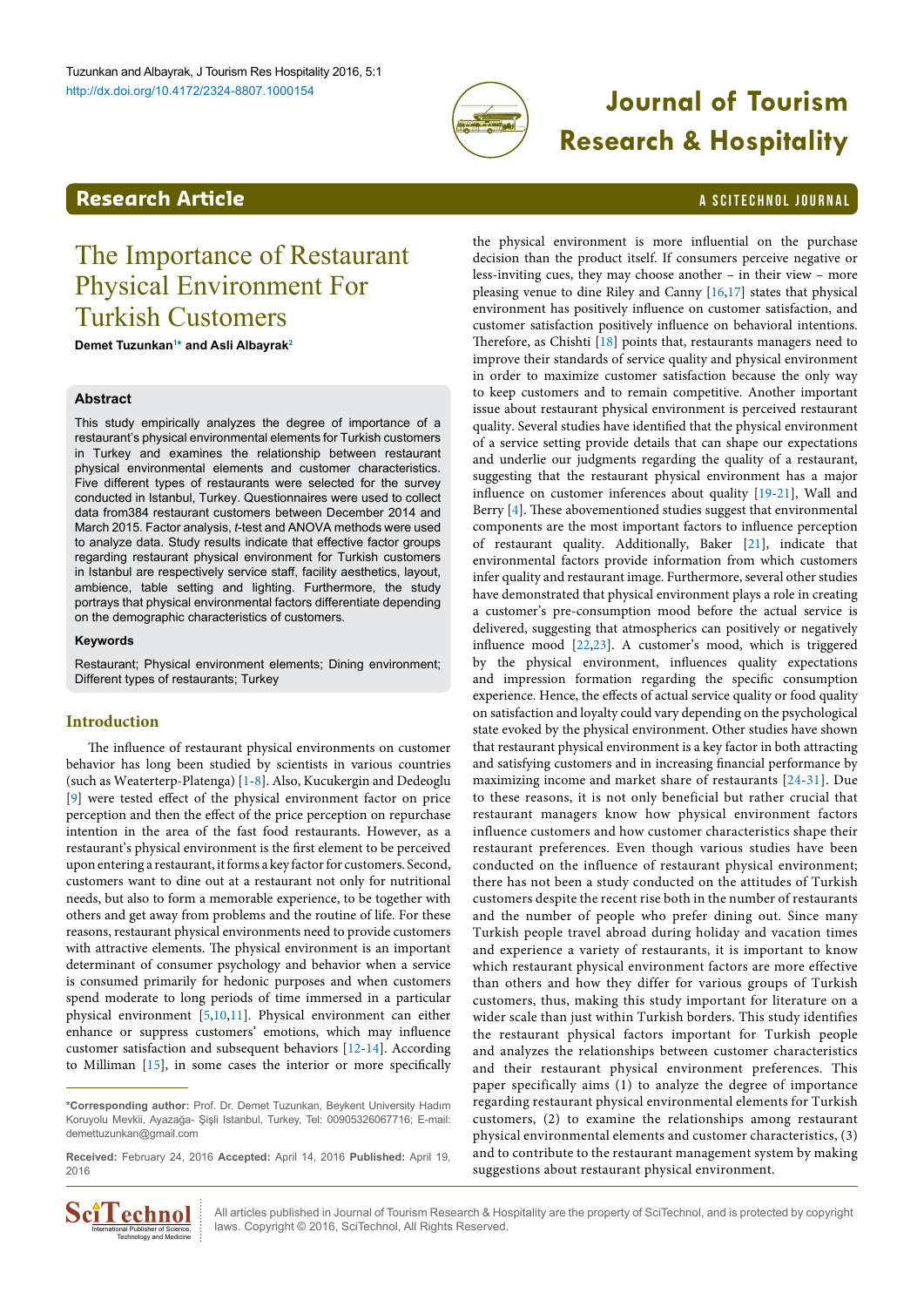# **Theoretical Framework**

The first studies about physical environment were conducted by Kotler [[32](#page-5-19)], who noted that conscious designing of space to produce specific emotional effects in the buyer to enhance their probability and atmosphere could be divided on the basis of the five human senses; namely, sight, sound, scent, touch, and taste. Bitner [[11](#page-5-5)] examined the physical atmosphere and identified three dimensions of atmospherics, or the SERVICESCAPE as she names: ambient conditions [\[33\]](#page-5-20) (such as temperature, lighting, noise, music, and scent), spatial layout (such as machinery, equipment, and furnishings, the size and shape of those items, the spatial relationships among them and functionality (the ability of these items to facilitate performance and the accomplishment of goals) and signs, symbols, and artifacts. Although Berman and Evans [[34](#page-5-21)], studied the same subject in 1995, their research contained the exterior factors in the atmospherics dimension. In 2000, further research was conducted by Turley and Milliman [\[33\]](#page-5-20), who observed that the effects of human variables on atmospheric perceptions should be considered as well, and defined the human variable category as comprising of the consumer (customer characteristics, customer crowding, density), the employee (personnel characteristics, employee uniform), and privacy. In 2008, Ryu and Jang proposed DINESCAPE as a measurement scale for the physical environment of upscale restaurants, where DINESCAPE was defined as the man-made physical and human surroundings in the dining area of upscale restaurants. Ryu and Jang's DINESCAPE included six dimensions: facility aesthetics, lighting, ambience, layout, table settings, and service staff. These component aspects are further detailed in the paragraphs that follow:

## **Facility aesthetics**

Facility aesthetics refer to architectural design, interior design and decor that contribute to the attractiveness of the dining environment [[10](#page-5-4)]. Facility aesthetics have a profound effect in the revenue of a restaurant; a lot of dining establishments recognize and utilize facility aesthetics to create specific restaurant themes [[34,](#page-5-21)[35](#page-5-22)]. Ryu and Jang [\[7\]](#page-5-23) claim that facility aesthetics a resignificant antecedents of customer pleasure, arousal and behavioral intention in an upscale restaurant context. Another element that relates to the physical environment of restaurants is the particular restaurant's architectural style. Physical design and decor can be critical in attracting and retaining restaurant customers [[36\]](#page-5-24) and have an impact on the success of restaurants. Other aspects of interior design, such as furniture, pictures/paintings, plants/flowers, or wall decorations may also serve to enhance the perceived quality of dining environments, creating emotions (pleasure and arousal) as customer influence [\[35](#page-5-22)]. Mitchell [[37](#page-5-25)] states that just as a painting is enhanced by a proper frame, an artful meal is made more enjoyable by appropriate decor. Gregoire [[38](#page-5-26)] consider restaurant decor as one of the most intimate core of attributes on which patrons make selections. The mental effects of color choices are also important to consider for the interior design of a restaurant Rahmatabadi [\[39\]](#page-5-27) and customers may be influenced by the color schemes of the dining area. Different colors lead to different moods, feelings or emotional associations [[40](#page-5-28)-[43](#page-6-2)].

# **Ambient factors**

Ambient factors refer to temperature, noise, scent and music. Temperature is a very important detail for customers in restaurants, and customers get chilly at certain temperatures. Psychology scholars such as Bell and Baron [[44](#page-6-3)] suggest that certain temperatures are associated with negative emotions. At certain temperatures customers

#### *doi:http://dx.doi.org/10.4172/2324-8807.1000154*

think of the restaurant negatively and in return, this renders a return visit unlikely. Scent (odor) can influence food consumption through taste enhancement, emotions or suppression [\[45,](#page-6-4)[46](#page-6-5)]. Retailers know that scent can have an impact on a consumer's mood, emotion or desire on purchasing [\[47\]](#page-6-6). Unsurprisingly, unpleasant ambient odors are likely to shorten the duration of a meal and suppress food consumption. Noise and sound of music also affect customers' emotions in restaurants; when music or ambient noise is loud, fast, or discomforting, people are likely to spend less time in a restaurant [48]. Whereas if music is soft, people eat slowly, spend longer time at a restaurant, and eat or drink more [\[49\]](#page-6-7).

## **Lighting**

Lighting can be one of the most salient physical stimuli in restaurants. According to Kumari and Venkatramaiah [\[50,](#page-6-8)[51\]](#page-6-9) and Kurtich and Eakin [[52](#page-6-10)] lighting level preferences have an impact on individuals' emotional responses. Correct lighting increases both eating duration and comfort. It has been widely reported that harsh or bright illumination decreases the time during which people stay in a restaurant, while soft or warm lighting (including candlelight) generally tempts people to linger and enjoy an unplanned dessert or an extra drink [\[52\]](#page-6-10). The effect of lighting may be particularly strong when dining with others. Kumari and Venkatramaiah [[50\]](#page-6-8) report that illumination is directly associated with the changes in physiological arousal.

#### **Layout**

Layout refers to the way in which objects (e.g., machinery, equipment, and furnishings) are arranged within the environment. A constricted layout has a direct effect on customer quality perceptions, excitement levels, and, indirectly, on their desire to return [[10\]](#page-5-4). The location of tables in restaurants has a tremendous impact on the overall experience of a customer. Table placement has the ability to transmit a sense of privacy, portray the functionality desired, and operate as a boundary for the customer [\[53\]](#page-6-11). Materials affect a restaurant's physical environment, as well. Raajpoot [[1\]](#page-5-0) states that the service product is one of the most important tangible qualities of restaurant services.

#### **Table setting**

Restaurant tables and chairs should be inviting, durable and easy to keep clean. Booth seating is popular among customers, because it provides privacy and intimacy, protects customers from being in a traffic area and being bumped by other customers or employees. On the other hand, texture and pattern are important elements for restaurant physical environment as well since the texture of the curtains, tables, and floors inspire imagination. Curtains must be functional and decorative. Window treatments come in many textures, patterns or colors, and should be combined to create a warm and cozy atmosphere. They can blend with or contrast the architectural design of the restaurant and can relieve the monotony of the shape of the room [\[54\]](#page-6-12). Dining equipment is presumed to influence diners' emotional states and is eventually connected to customer behavioral intention.

#### **Service staff**

Service staff includes employee appearance, number of employees, and gender of employees. It is important to note that actual service staff interactions differ from the physical presence of service staff. A professional employee uniform effectively conveys an organization's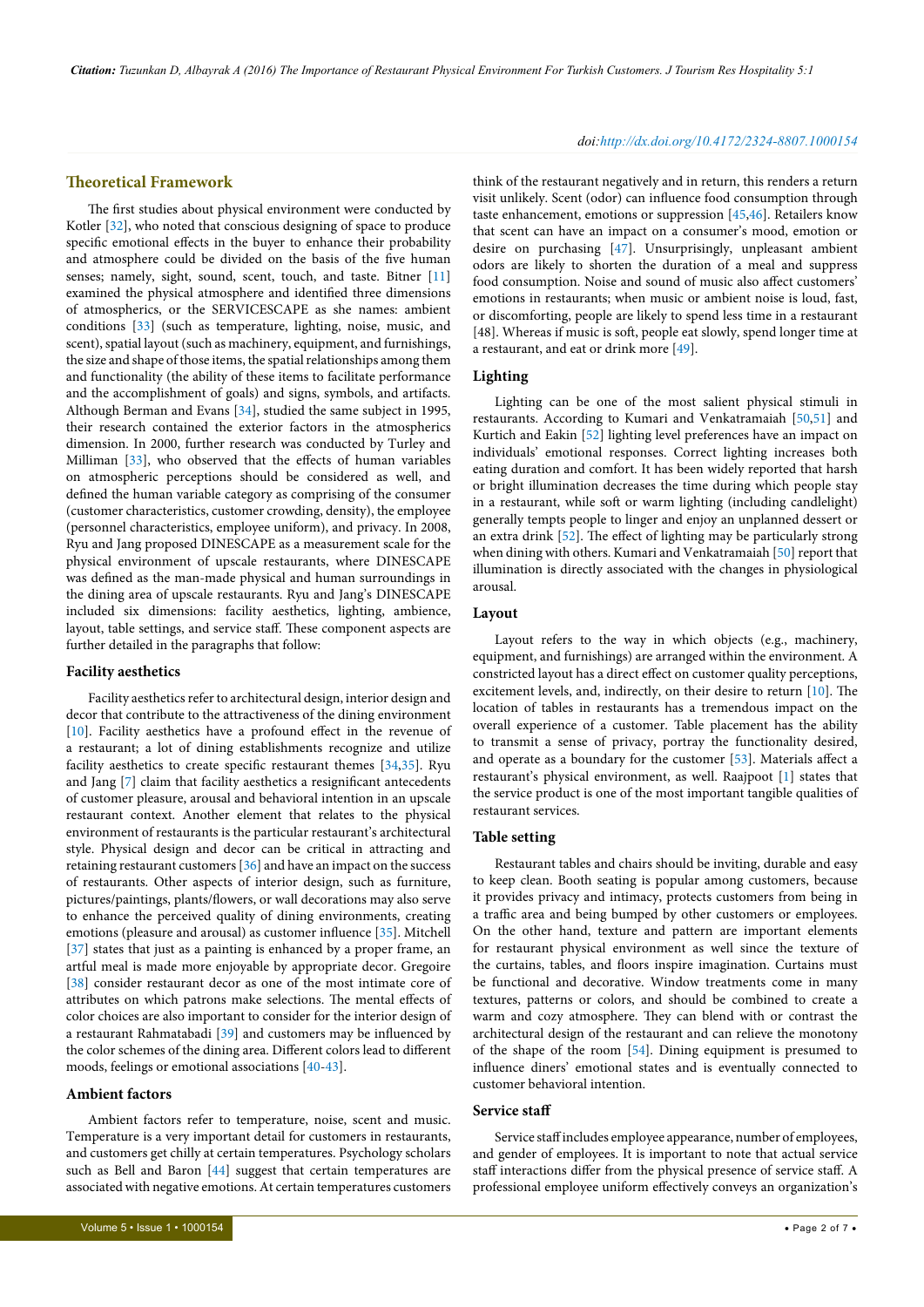#### *doi:http://dx.doi.org/10.4172/2324-8807.1000154*

image and core values in a very up-close and personal way [\[7](#page-5-23)]. Baker [21] reveals that social cues (e.g., number/appearance of employees) positively influence customer emotions. Tombs and McColl-Kennedy [55] claim that service staffs are related to the desired social density, which affects customers' affective and cognitive responses as well as repurchase intentions [\[56,](#page-6-13)[57\]](#page-6-14).

# **Methodology**

This study is based on data provided by the Turkish Statistical Institute (TUIK) (www.tuik.gov.tr) regarding the population of Istanbul and is focused on this specific city as it is the most densely populated city in Turkey. TUIK identified that 13.857.740 people were living in Istanbul in 2012(www.tuik.gov.tr). According to Yazıcıoğlu and Erdoğan, if the population of the universe is between1 million and 100 million, the sample size must be at least 384 ( $\alpha$ = 0.05,  $d = \pm 0.05$ ; p= 0.05, q=0.05). As the population in Istanbul is over 13 million, the data sample size was determined as 384. Five different types of restaurants (upscale restaurant, first class restaurant, second class restaurant, night club, convention center) were selected for the survey and 384 surveys were distributed from December 2014 to March 2015. The restaurants where diners were surveyed were selected for their different service items and physical environments. The survey was conducted during meal times. Customers were selected via convenience sampling method and requested to participate in the study and respond to the questionnaire. At the end of the survey, a total of 384 questionnaires were collected. Survey method was used for data collection and the survey was structured based on DINESCAPE and extant literature [\[5](#page-5-3)[,6,](#page-5-29)[11](#page-5-5)]. The questionnaire was developed in English and then translated into Turkish by an English language instructor. The questionnaire designed for this study was divided into two parts: The first part of the survey included relevant personal information, such as age, sex, income and education etc. The second part included 21 items regarding restaurant physical environment. In order to ensure the validity and reliability of the measuring instrument, and to pretest the questionnaire, a pilot test (N=25) was conducted in December 2014 prior to the actual survey. The distribution and collection of the questionnaires were completed within a four-month period.

#### **Data Analysis**

The quantitative data was analyzed using The Statistical Package for the Social Sciences (SPSS) 15.0. The analysis of the study consisted of three distinct stages: descriptive statistics, factor analysis, ANOVA and t-test. Descriptive statistics were used for demographic characteristics. The mean importance scores of the 21 preference attribute items were calculated, and factor analysis was conducted. Finally, the combined factor means and customer characteristics were compared using the analysis of variance (ANOVA) and a *t*-test.

## **Results**

Females comprised the majority of respondents at 59.6%while 40.4% were male. The majority (35.4%) of respondents were between the ages of 30 and 39. The percentages related to the other age groups were close to this rate; with 28.6% between the ages of 20 and 29 and 24.2% between the ages of 40 and 49. The mean age was 36.3 years. The survey participants were relatively highly educated. In particular, high school graduates had the highest rate (48.9%) followed by university graduates (30.5%) and postgraduates (9.1%). More than half of the respondents (50.8%) claimed to dine at a restaurant 2-3 times a week, 22.4% dined out 4-6 times a week and 13.8% ate

at a restaurant 4-6 times a week. Most of the respondents (32.6%) visited restaurants for nutritional needs while 26.7% of them dined at restaurants for social interaction and 10.2% of respondents ate out for business gatherings. The dimensionality of the 21 restaurant preference attributes obtained from the survey was analyzed using a principle component factor analysis. All factor loadings greater than 0.50 were included in the scale. In order to achieve convergent validity, factor loadings should be greater than 0.50, or ideally greater than 0.70 [[56](#page-6-13)]. The measurement items achieved suitable convergent validity ([Table 1](#page-3-0)). To test the internal consistency of these factors, the study conducted reliability analyses based on the average inter-item correlation. The Kaiser-Meyer-Olk in (KMO) measure of sampling adequacy indicated that 21 items were adequate for factor analysis (KMO measure = 0.786). Six factors with eigenvalue greater than 1 were extracted, and the total variance was explained 60.054% ([Table 1\)](#page-3-0). According to the results of the analysis, the factor groups of restaurant physical environment were determined respectively as(first) service staff, (second)facility aesthetics, (third)layout, (fourth) ambience, (fifth) table setting and (sixth) lighting. Internal consistency estimates of reliability were conducted on each of the six factors identified by the factor analysis using Cronbach's alpha. Cronbach's alpha for the physical environment elements was between 0.675 and 0.841. 'Service Staff' was the most important physical environment factor for Turkish customers and this factor accounted for 19.06% of the variance (eigenvalue is 6.569). According to the responses of the participants, neat and well-dressed employees and adequate number of employees composed the most important item for the 'Service Staff' factor. The second most important physical environment factor was 'Facility Aesthetics' for Turkish customers with a variance score of 13.95 (eigenvalue is 3.316). Survey results showed that clean furniture, attractive colors, furniture quality, attractive paintings/pictures and appealing wall decorations were the most important items for 'Facility Aesthetics' factor. 'Layout' followed these items as the third most important physical environment factor for Turkish customers with a variance score of 7.35 (eigenvalue is 2.229). Respondents indicated that adequate space for comfortable seating arrangement, private layout, layout size and shape, along with a proper layout plan that left enough space to move around comfortably were important items of 'Layout' factor for Turkish diners. 'Ambience' was the fourth with a variance score of 6.810 (eigenvalue is 1.423). Respondents reported that temperature comfort, pleasant scent, background music and noise were important items for the 'Ambience' factor. The fifth important physical environment factor was the 'Table Settings' item. It had a variance score of 6.74 (eigenvalue is 1.117). Respondents reported that tableware quality, window shade and attractive linens were significant items followed by 'Lighting' as the final important physical environment factor for participants with a variance score of 6.12 (eigenvalue is 1.101). Respondents reported lighting comfort, emotional effects of lighting and warm lighting as important items. [Table 2](#page-3-1) displays the restaurant physical environment factor differences by respondent gender. The demographic characteristics of the customers were analyzed using the t-test. According to the t-test, the service staff factor (Factor 1) displays differences on a demographic basis depending on gender. Responses to the 'Service Staff' factor showed significant differences according to the gender of the participants (t= 3.061, p<0.05). When the mean scores were compared using t-test results (t=3.061), it was observed that women attributed more importance  $(X = 3.98)$  than men  $(X = 3.57)$  to the number of employees and their uniforms. [Table 3](#page-4-0) displays the restaurant physical environmental factor differences by respondent characteristics. The demographic characteristics of the customers were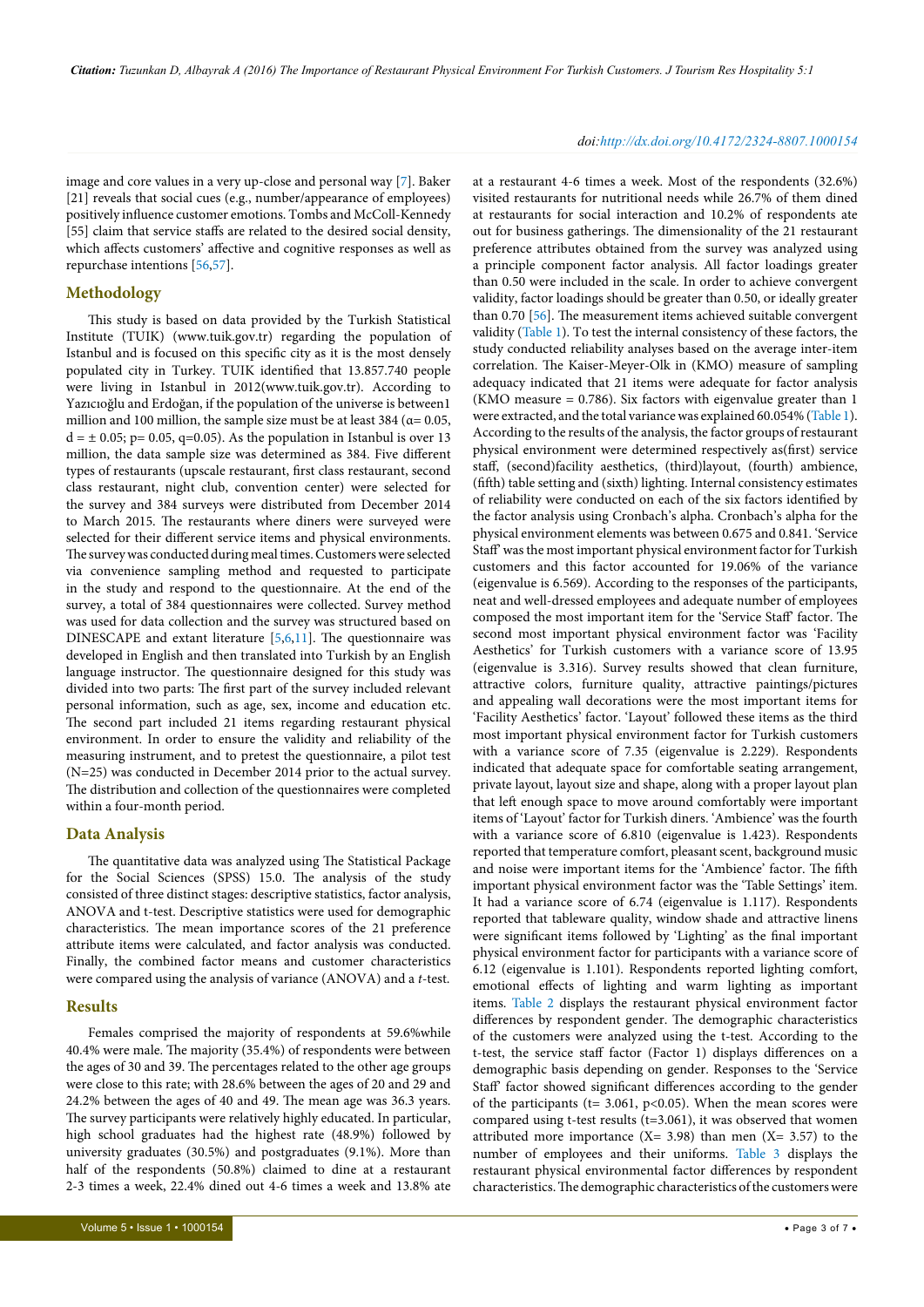#### *doi:http://dx.doi.org/10.4172/2324-8807.1000154*

| <b>Physical Environment Items</b>                                      | Loading | Eigen Value | Variance (%) | Reliability | Mean | S.D. |
|------------------------------------------------------------------------|---------|-------------|--------------|-------------|------|------|
| Service Staff                                                          |         | 6.569       | 19.060       | 0.841       |      |      |
| Neat and well-dressed employees                                        | 0.823   |             |              |             | 2.66 | 1.23 |
| An adequate number of employees                                        | 0.818   |             |              |             | 2.70 | 1.21 |
| <b>Facility Aesthetics</b>                                             |         | 3.316       | 13.950       | 0.833       |      |      |
| Clean furniture                                                        | 0.843   |             |              |             | 2.81 | 0.84 |
| Attractive color                                                       | 0.797   |             |              |             | 2.33 | 0.97 |
| Furniture (e.g., dining table, chair) quality                          | 0.619   |             |              |             | 2.87 | 0.82 |
| Attractive paintings/pictures                                          | 0.772   |             |              |             | 2.36 | 0.95 |
| Appealing wall decorations                                             | 0.805   |             |              |             | 1.97 | 1.21 |
| Layout                                                                 |         | 2.229       | 7.358        | 0.805       |      |      |
| Enough space for comfortable seating arrangement                       | 0.684   |             |              |             | 2.11 | 1.23 |
| Private layout                                                         | 0.695   |             |              |             | 2.64 | 1.79 |
| Layout size and shape                                                  | 0.751   |             |              |             | 2.35 | 0.98 |
| Proper layout plan to leave enough space to move around<br>comfortably | 0.759   |             |              |             | 2.49 | 0.83 |
| Ambience                                                               |         | 1.423       | 6.810        | 0.762       |      |      |
| Temperature comfort                                                    | 0.672   |             |              |             | 2.26 | 0.95 |
| Pleasant scent                                                         | 0.690   |             |              |             | 2.15 | 1.02 |
| Background music                                                       | 0.674   |             |              |             | 2.07 | 0.97 |
| Background noise                                                       | 0.635   |             |              |             | 2.33 | 1.16 |
| <b>Table Settings</b>                                                  |         | 1.117       | 6.749        | 0.675       |      |      |
| Tableware (e.g. glass, china, silverware) quality                      | 0.629   |             |              |             | 2.65 | 0.88 |
| Window shade                                                           | 0.671   |             |              |             | 2.43 | 0.95 |
| Attractive linens (e.g. table cloths, napkin)                          | 0.683   |             |              |             | 2.38 | 0.94 |
| Lighting                                                               |         | 1.101       | 6.127        | 0.691       |      |      |
| Comfortable lighting                                                   | 0.735   |             |              |             | 2.08 | 1.14 |
| Emotional effects of lighting                                          | 0.704   |             |              |             | 1.94 | 1.20 |
| Warm lighting                                                          | 0.655   |             |              |             | 2.29 | 1.03 |
| Overall                                                                |         |             | 60.054       | .786        |      |      |

<span id="page-3-0"></span>Table 1: Factor analysis results with varimax rotation of factors.

<span id="page-3-1"></span>**Table 2:** The Restaurant Physical Environment Factor Differences by Respondents Gender, t-test.

|       |         |      | Mean | S.D.  |          |  |
|-------|---------|------|------|-------|----------|--|
|       | Service | Men  | 3.57 | 0.91  |          |  |
| Staff | Women   | 3.98 | 0.82 | 3.061 | $0.000*$ |  |

*<sup>\*</sup>p< 0.05*

analyzed using the ANOVA test. According to test, the 'Service Staff' factor (Factor 1) shows differences on a demographic basis depending on the educational status of the respondents and their frequency of dining at restaurants. Responses related to the 'Service Staff' varied depending on the educational status of the participants  $(F=1.208,$ p<0.05). Mean scores were compared and university graduates were observed to have shown the highest rate of importance( $X=3.79$ ) to the number of employees and the quality of their uniforms. 'Service Staff' factor was also observed to be more important for respondents who dined at restaurants more frequently (F=4.831, p<0.05). Comparing the arithmetic average to understand the reason behind these differences, it was observed that respondents who went to restaurants 4-6 times a week (*X*=4.06) had a different opinion about the uniforms and the number of employees. For the 'Facility Aesthetics' factor (Factor 2), respondents who dined at restaurants frequently (F=3.458, p<0.05) showed differences in their views about 'Facility Aesthetics' that influenced customers' emotions. The respondents who dined out at a restaurant 7 or more times a week (*X*= 3.57) had a different opinion about restaurant facility aesthetics. The opinions about the 'Layout' factor (Factor 3), varied according to the educational status of the participants (F=1.197, p<0.05). ANOVA results demonstrated

that university graduates gave more importance  $(X = 4.25)$  than other participants to items such as seating arrangement, enough space for comfortable seating arrangement, private layout, layout size, shape and proper layout plan to leave enough space to move around comfortably. For the 'Ambience' factor (Factor 4), respondents at different frequency levels of dining out demonstrated that restaurant ambience was more important than other factors (F=5.186, p<0.05). Examining the arithmetic averages suggests that those who dined at restaurants 4-6 times a week (*X*= 4.35) had a significantly different opinion about restaurant temperature comfort, pleasant scent, background music and noise. The importance of the 'Table Setting' factor (Factor 5) was similar across customers. In other words, tableware quality, window shades and attractive linens showed the same rate of importance attributed by all customers. As for the 'Lighting' factor (Factor 6) the responses of the participants who were older than 50 showed more notable differences (F=1.156, p<0.05) than other age groups concerning warm lighting and lighting related feelings and comfort. It was confirmed when the arithmetic averages related to those respondents were compared (X=3.73).

# **Conclusion**

The results of this study contribute to understanding which restaurant physical environment elements are most important for Turkish customers. Moreover, this study investigates whether the importance rate of restaurant physical environment varies depending on customer characteristics. Most of the participants were highly educated middle aged (mean was 36.3) females. Half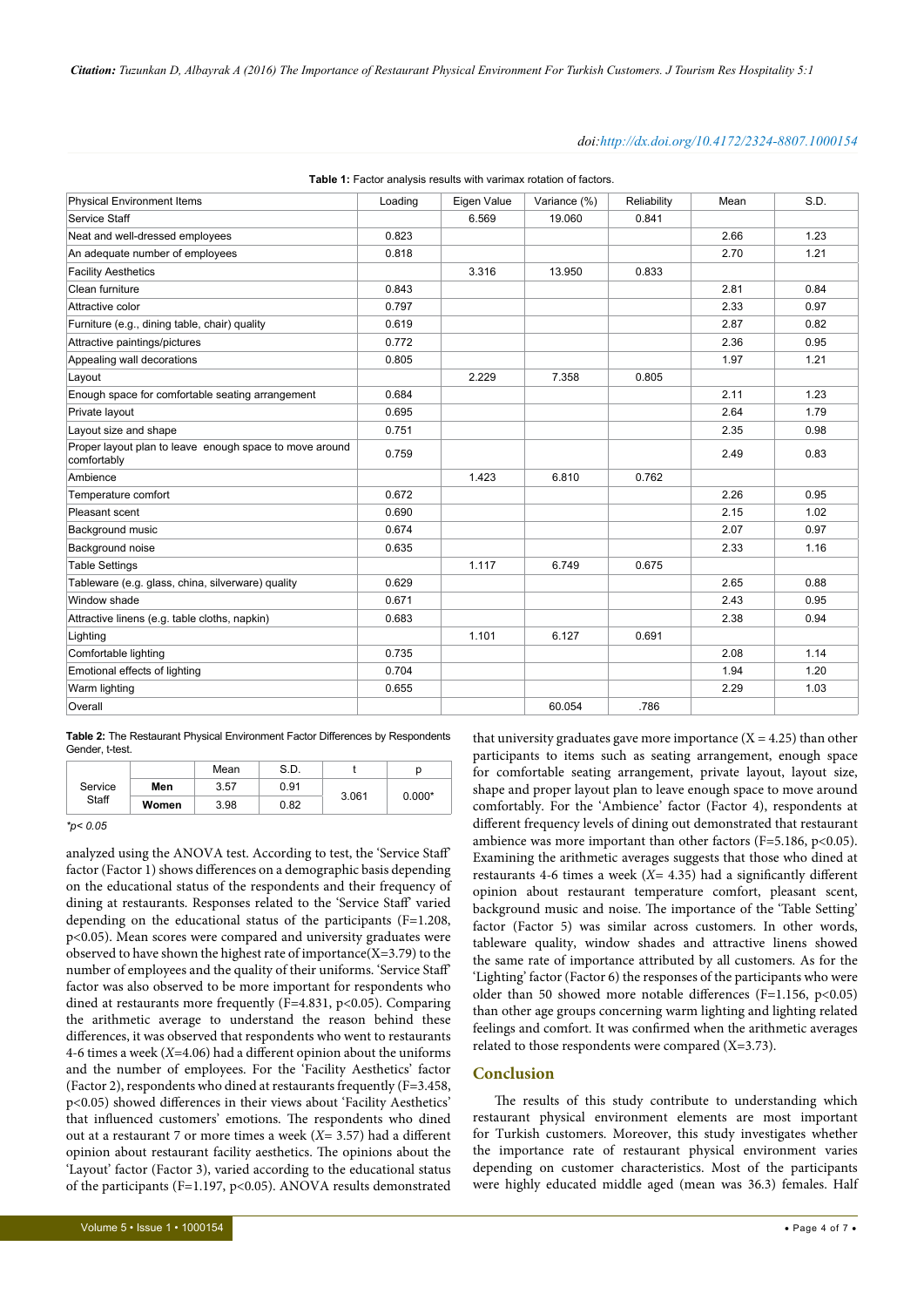### *doi:http://dx.doi.org/10.4172/2324-8807.1000154*

|                     | Education                          | Mean | S.D.  | $\mathsf F$ | p        |
|---------------------|------------------------------------|------|-------|-------------|----------|
|                     | Primary School                     | 2.52 | 0.410 |             |          |
|                     | Secondary School                   | 3.24 | 0.674 | 1.208       |          |
|                     | <b>High School</b>                 | 3.56 | 0.358 |             | $0.000*$ |
|                     | <b>University Degree</b>           | 3.79 | 0.451 |             |          |
|                     | Post Graduate Degree               | 2.71 | 0.543 |             |          |
|                     | Frequency ofdine in<br>restaurant  |      |       | 4.831       |          |
| Service Staff       | <2 times                           | 3.97 | 0.625 |             | $0.007*$ |
|                     | 2-3 times                          | 4.01 | 0.797 |             |          |
|                     | 4-6 times                          | 4.06 | 0.724 |             |          |
|                     | 7 and more times                   | 3.62 | 0.543 |             |          |
|                     | Frequency of dine in<br>restaurant |      |       |             |          |
|                     | <2 times                           | 3.27 | 0.591 |             | $0.031*$ |
| Facility aesthetics | $2-3$ times                        | 3.11 | 0.456 | 3.458       |          |
|                     | 4-6 times                          | 3.18 | 0.398 |             |          |
|                     | 7 and more times                   | 3.57 | 0.657 |             |          |
|                     | Education                          |      |       |             |          |
|                     | Primary School                     | 3.23 | 0.429 |             |          |
|                     | Secondary School                   | 3.86 | 0.784 | 1.197       |          |
| Layout              | <b>High School</b>                 | 3.60 | 0.667 |             | $.042*$  |
|                     | <b>University Degree</b>           | 4.25 | 0.721 |             |          |
|                     | Post Graduate Degree               | 3.55 | 0.642 |             |          |
|                     | Frequency of dine in<br>restaurant |      |       |             |          |
|                     | <2 times                           | 4.04 | 0.728 | 5.186       | $0.033*$ |
| Ambience            | 2-3 times                          | 4.14 | 0.386 |             |          |
|                     | 4-6 times                          | 4.35 | 0.627 |             |          |
|                     | 7 and more times                   | 3.98 | 0.380 |             |          |
|                     | Age                                |      |       |             |          |
|                     | $20$                               | 2.94 | 0.481 |             |          |
|                     | 20-29                              | 3.29 | 0.425 | 1.156       |          |
| Lighting            | 30-39                              | 3.63 | 0.688 |             | $0.040*$ |
|                     | 40-49                              | 3.45 | 0.550 |             |          |
|                     | 50 and more                        | 3.73 | 0.532 |             |          |
|                     |                                    |      |       |             |          |

<span id="page-4-0"></span>**Table 3:** The Restaurant Physical Environment Factor Differences by Respondents Different Characteristics, ANOVA test.

of the participants dined at restaurants 2-3 times a week and their three important aims were nutritional needs, social interaction and engagements while dining at restaurants. The most important restaurant physical environmental element for Turkish customers was 'Service Staff' as this constituted the first element to be recognized upon entering a restaurant. The results indicated that there were strong relationships between customer characteristics and restaurant physical environment elements for Turkish customers. Turkish customers' perceptions of restaurant quality and image are deeply influenced by the number of employees and quality of uniforms. Uniforms must be clean, neat and appropriate to the atmosphere. 'Facility Aesthetics' (including clean furniture, inviting colors, nice paintings/pictures, furniture quality and wall decoration) constituted the second most important physical environment element. These factors conveyed information about the restaurant quality and image much like the service staff. It was more important for respondents who dined out 7or more times a week to prefer restaurants not only to satisfy their nutritional needs but also to experience the ambience. Dining out at a restaurant characterizes a pleasure for this group. Thus, first of all, restaurant managers must understand which elements of 'Facility Aesthetics 'are important for their customers and then alter their restaurant aesthetics to fit their customer profile. Alternatively, clean furniture, attractive colors, furniture quality, nice paintings/

went to restaurants for social interaction and wanted to experience new, cheery and attractive facility aesthetic elements. The third important restaurant physical environment element was the 'Layout' (including enough room for comfortable seating arrangement, private layout, layout size and shape, and proper layout plan). This factor was especially important for the highly educated Turkish customers most of whom visited restaurants for business purposes. Thus, a layout is important for the customers who have university degrees, as restaurants provide them a place where they can arrange business gatherings or socialize to make business contacts. Taking these into consideration, restaurant planners and marketers must arrange a suitable and comfortable layout which provide privacy for the customers and protect them from in-house traffic. 'Ambience' was the fourth important restaurant physical environmental factor for Turkish customers and included temperature, scent, music, and noise. The respondents who dined at restaurants 4-6 times a week had a significantly different opinion about the temperature comfort, scent, background music and noise in restaurants. These elements can be controlled by restaurant managers as stated by Ryu and Jang  $[8]$ , and thus, in order to enhance positive perception, interior designers must select effective shades of colors, and a soft kind of music must

pictures, attractiveness and appealing wall decoration were important for the younger respondents who dined out frequently. This group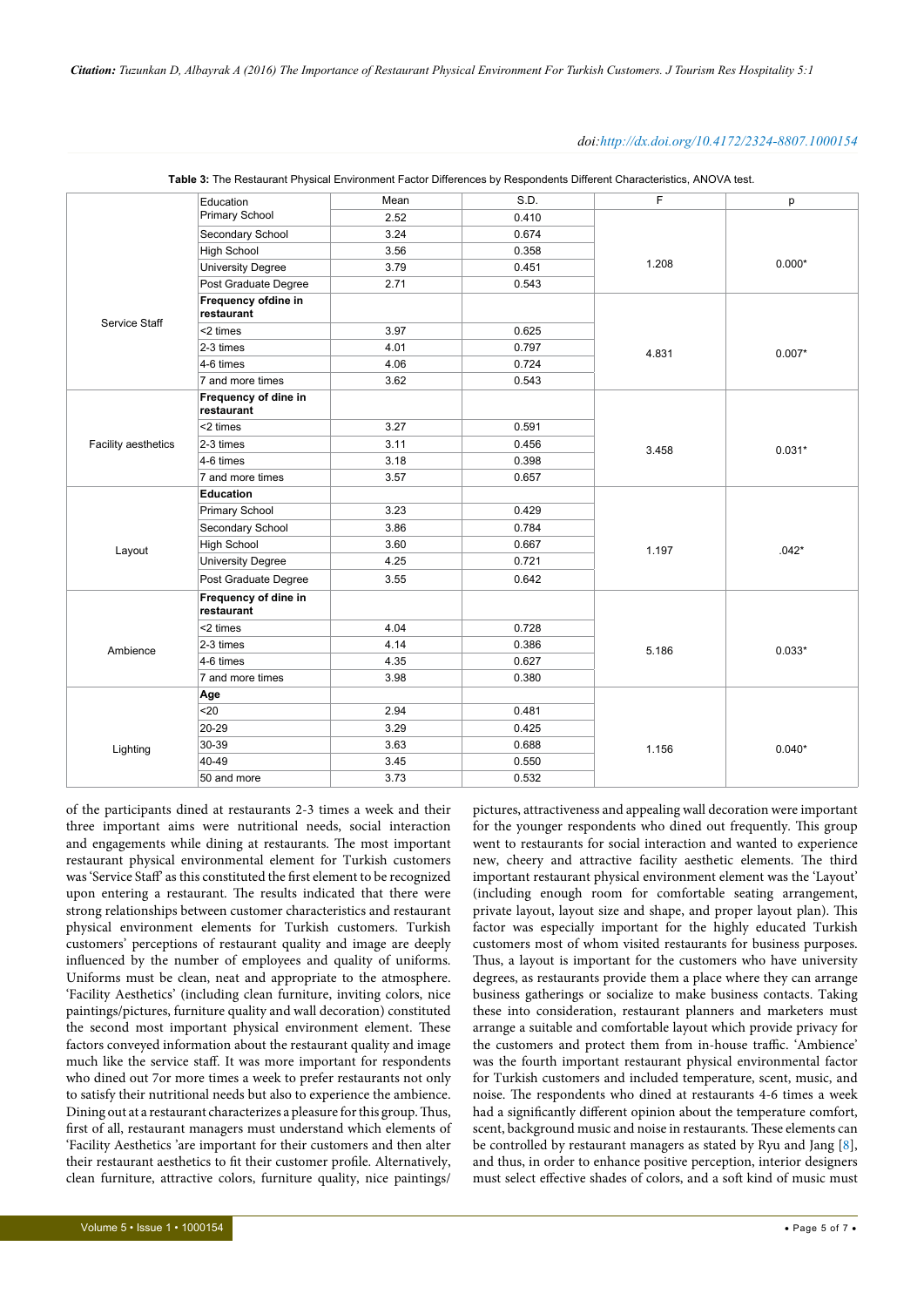be playing in the background. An indoor temperature for dining must be maintained as well. The fifth important restaurant physical environmental element for Turkish customers was 'Table Setting' including table ware quality, window shades and attractive table linens. Older participants attributed considerable importance to the 'Lighting' factor. The data can be traced to age-related optical health problems of participants. This can be another data that managers should take into consideration about lighting design and provide enough light in restaurants according to the needs and age profile of their customers. The findings show which restaurant physical environmental elements are important for Turkish customers so that restaurant designers can use these findings as a guide for planning restaurants; it is crucial that restaurant managers and marketers understand how restaurant physical environment elements affect customers' dining experience for successful management. The fact that this study has some limitations should also be noted. It examines a convenience sample including restaurants of five different scales in Istanbul, Turkey; a more comprehensive study that covers a longer observation period may counteract these biases to some degree in the future.

#### **References**

- <span id="page-5-0"></span>1. Raaj[poot NA \(2002\) TANGSERV: A multiple item scale for measuring](http://www.tandfonline.com/doi/abs/10.1300/J369v05n02_08)  [tangible quality in foodservice industry. Journal of Foodservice Business](http://www.tandfonline.com/doi/abs/10.1300/J369v05n02_08)  [Research 5: 109-127.](http://www.tandfonline.com/doi/abs/10.1300/J369v05n02_08)
- 2. [Sayed IM, Farrag DA, Belk RW \(2003\) The effects of physical surroundings](http://www.tandfonline.com/doi/abs/10.1300/J046v16n01_02)  [on Egyptian consumers' emotional states and buying intentions. J Int Consum](http://www.tandfonline.com/doi/abs/10.1300/J046v16n01_02)  [Market 16: 5-27.](http://www.tandfonline.com/doi/abs/10.1300/J046v16n01_02)
- 3. [Wansink B \(2004\) Environmental factors that increase the food intake and](http://www.annualreviews.org/doi/abs/10.1146/annurev.nutr.24.012003.132140)  [consumption volume of unknowing consumers. Annual Review Nutrition 24:](http://www.annualreviews.org/doi/abs/10.1146/annurev.nutr.24.012003.132140)  [455-479.](http://www.annualreviews.org/doi/abs/10.1146/annurev.nutr.24.012003.132140)
- <span id="page-5-14"></span>4. [Wall EA, Berry LL \(2007\) The combined effects of the physical environment](http://cqx.sagepub.com/content/48/1/59.short)  [and employee behavior on customer perception of restaurant service quality.](http://cqx.sagepub.com/content/48/1/59.short)  [Cornell Hotel Restaur Adm Q 48: 59-69.](http://cqx.sagepub.com/content/48/1/59.short)
- <span id="page-5-3"></span>5. [Ryu K, Jang S \(2007\) The effect of environmental perceptions on behavioral](https://www.researchgate.net/publication/240282861_The_Effect_of_Environmental_Perceptions_on_Behavioral_Intentions_Through_Emotions_The_Case_of_Upscale_Restaurants)  [intentions through emotions: the case of upscale restaurants. J Hospit](https://www.researchgate.net/publication/240282861_The_Effect_of_Environmental_Perceptions_on_Behavioral_Intentions_Through_Emotions_The_Case_of_Upscale_Restaurants)  [Tourism Res 31: 56-72.](https://www.researchgate.net/publication/240282861_The_Effect_of_Environmental_Perceptions_on_Behavioral_Intentions_Through_Emotions_The_Case_of_Upscale_Restaurants)
- <span id="page-5-29"></span>6. [Ryu K, Jang S \(2008a\) DINESCAPE: a scale for customers' perception of](http://acronyms.thefreedictionary.com/Journal+of+Foodservice+Business+Research)  [dining environments. Journal of Foodservice Business Research 11: 2-22.](http://acronyms.thefreedictionary.com/Journal+of+Foodservice+Business+Research)
- <span id="page-5-23"></span>7. [Ryu K, Jang S \(2008b\) The influence of the physical environment on customer](http://www.ingentaconnect.com/content/routledg/sij/2008/00000028/00000008/art00006)  [emotionsand behavioral intentions: the application of modified Mehrabian-](http://www.ingentaconnect.com/content/routledg/sij/2008/00000028/00000008/art00006)[Russell model. Serv Ind J](http://www.ingentaconnect.com/content/routledg/sij/2008/00000028/00000008/art00006) 28: 1151-1165.
- <span id="page-5-1"></span>8. [Ryu K, Han H \(2011\) New or repeat customers: How does physical](http://www.sciencedirect.com/science/article/pii/S0278431910001350)  [environment influence their restaurant experience? Int J Hosp Manage 30:](http://www.sciencedirect.com/science/article/pii/S0278431910001350)  [599-611.](http://www.sciencedirect.com/science/article/pii/S0278431910001350)
- <span id="page-5-2"></span>9. Kucukergin KG, Dedeoglu BB (2015) Fast Food Restoranlarda Fiziksel Çevre, Fiyat Algısıve Tekrar Satın Alma Eğilimi Arasındakiİlişki. *Uluslarararsı Alanyaİşletme Fakültesi Dergisi*, 6: 101-107.
- <span id="page-5-4"></span>10. [Wakefield KL, Blodgett JG \(1994\) The importance of service scapes in leisure](http://www.emeraldinsight.com/doi/abs/10.1108/08876049410065624)  [service settings. J Service Market 8: 66-76.](http://www.emeraldinsight.com/doi/abs/10.1108/08876049410065624)
- <span id="page-5-5"></span>11. [Bitner MJ \(1992\) Servicescapes: the impact of physical surroundings on](https://www.jstor.org/stable/1252042)  [customers and employees. J Market](https://www.jstor.org/stable/1252042) 56: 57-71.
- <span id="page-5-6"></span>12. [Reidenbach RE, Sandifer-Smallwood B \(1990\) Exploring perceptions of](http://search.proquest.com/openview/b8d27157b02b18755a43b735baf23b54/1?pq-origsite=gscholar)  [hospital operations by modified SERVQUAL approach. J Health Care Market](http://search.proquest.com/openview/b8d27157b02b18755a43b735baf23b54/1?pq-origsite=gscholar)  $10: 47 - 55$
- 13. [Wakefield KL, Blodgett JG \(1999\) Customer response to intangible and](http://onlinelibrary.wiley.com/doi/10.1002/(SICI)1520-6793(199901)16:1%3C51::AID-MAR4%3E3.0.CO;2-0/abstract)  [tangible service Factors. Psychol Market](http://onlinelibrary.wiley.com/doi/10.1002/(SICI)1520-6793(199901)16:1%3C51::AID-MAR4%3E3.0.CO;2-0/abstract) 16: 51-68.
- <span id="page-5-7"></span>14. [Sayed IM, Farrag DA, Belk RW \(2003\) The effects of physical surroundings](http://www.tandfonline.com/doi/abs/10.1300/J046v16n01_02)  [on Egyptian consumers' emotional states and buying intentions. Int J Consum](http://www.tandfonline.com/doi/abs/10.1300/J046v16n01_02)  [Mark 16: 5-27.](http://www.tandfonline.com/doi/abs/10.1300/J046v16n01_02)
- <span id="page-5-8"></span>15. [Milliman RE \(1986\) The influence of background music on behavior of](http://www.jstor.org/stable/2489234?seq=1#page_scan_tab_contents)  [restaurant patrons. J Consum Res](http://www.jstor.org/stable/2489234?seq=1#page_scan_tab_contents) 13: 286-89.

#### *doi:http://dx.doi.org/10.4172/2324-8807.1000154*

- <span id="page-5-9"></span>16. [Riley M \(1994\) Marketing out: The influence of social culture and innovation.](http://www.emeraldinsight.com/doi/abs/10.1108/00070709410072463)  [Br Food J 96: 15-18.](http://www.emeraldinsight.com/doi/abs/10.1108/00070709410072463)
- <span id="page-5-10"></span>17. Canny I (2013) The role of food quality, service quality, and physical environment on customer satisfaction and future behavioral intentions in casual dining restaurant. The 7th National Research Management Conference, Sriwijaya University - Palembang, Indonesia, November.
- <span id="page-5-11"></span>18. Chishti A (2013) Measuring customer satisfaction towards the physical environment of a restaurant. BBA Thesis, FAST- School of Business National University of Computer and Emerging Sciences Management Science Department, Karachi.
- <span id="page-5-12"></span>19. Rys ME, Fredericks JO, Lurery D (1987) Value=Quality: are service value and service quality synonymous? A decompositional approach. In: Carol, Surprenant (Edn) Add Value to Your Service. American Marketing Association, Chicago, pp. 25-28.
- 20. Parasuraman A, Zeithaml VA, Berry LL (1988) SERVQUAL: a multipleitem scale for measuring consumer perceptions of service quality. J Retail 64(Spring): 12-37.
- <span id="page-5-13"></span>21. [Baker J, Grewal D, Parasuraman A \(1994\) The influence of store environment](http://link.springer.com/article/10.1177%2F0092070394224002)  [on quality inferences and store image. J Academy Market Sci 22: 328-339.](http://link.springer.com/article/10.1177%2F0092070394224002)
- <span id="page-5-15"></span>22. [Mattila AS, Wirtz J \(2001\) Congruency of scent and music as a driver of in](http://www.sciencedirect.com/science/article/pii/S0022435901000422)[store evaluations and behavior. J Retail 77: 273-289.](http://www.sciencedirect.com/science/article/pii/S0022435901000422)
- <span id="page-5-16"></span>23. [Namasivayam K, Mattila AS \(2007\) Accounting for the joint effects of the](http://jht.sagepub.com/content/31/1/3.abstract)  [service scape and service exchange on consumer's satisfaction evaluations.](http://jht.sagepub.com/content/31/1/3.abstract)  [J Hosp Tour Res 31: 3-18.](http://jht.sagepub.com/content/31/1/3.abstract)
- <span id="page-5-17"></span>24. [Dube L, Renaghan LM \(2000\) Creating visible customer value. Cornell Hotel](http://search.proquest.com/openview/80e630573944952f68e6789e974228eb/1?pq-origsite=gscholar)  [Restaur Adm Q](http://search.proquest.com/openview/80e630573944952f68e6789e974228eb/1?pq-origsite=gscholar) 41: 62-72.
- 25. [Hertenstein, JH, Platt MB, Brown DR \(2001\) Valuing design: enhancing](http://onlinelibrary.wiley.com/doi/10.1111/j.1948-7169.2001.tb00548.x/abstract)  [corporate performance through design effectiveness. Design Manage J 12:](http://onlinelibrary.wiley.com/doi/10.1111/j.1948-7169.2001.tb00548.x/abstract)  [10-19.](http://onlinelibrary.wiley.com/doi/10.1111/j.1948-7169.2001.tb00548.x/abstract)
- 26. [Han H, Ryu K \(2009\) The roles of the physical environment, price perception,](http://jht.sagepub.com/content/33/4/487.short)  [and customer satisfaction in determining customer loyalty in the family](http://jht.sagepub.com/content/33/4/487.short)  [restaurant industry. J Hosp Tourism Res 33: 487-510.](http://jht.sagepub.com/content/33/4/487.short)
- 27. [Heide M, Gronhaug K \(2009\) Key factors in guests' perception of hotel](http://cqx.sagepub.com/content/50/1/29.short)  [atmosphere. Cornell Hotel Restaur Adm Q 50: 29-43.](http://cqx.sagepub.com/content/50/1/29.short)
- 28. [Jang SC, Namkung Y \(2009\) Perceived quality, emotions, and behavioral](http://www.sciencedirect.com/science/article/pii/S0148296308000647)  [intentions: application of an extended Mehrabian-Russell model to](http://www.sciencedirect.com/science/article/pii/S0148296308000647)  [restaurants. J Busi Res 62: 451-460.](http://www.sciencedirect.com/science/article/pii/S0148296308000647)
- 29. [Kim WG, Moon YJ \(2009\) Customers' cognitive, emotional, and actionable](http://www.sciencedirect.com/science/article/pii/S0278431908000534)  [response to the servicescape: a test of the moderating effect of the restaurant](http://www.sciencedirect.com/science/article/pii/S0278431908000534)  [type. Int J Hosp Manage 28: 144-156.](http://www.sciencedirect.com/science/article/pii/S0278431908000534)
- 30. [Liu Y, Jang S \(2009\) The effects of dining atmospherics: an extended](http://www.sciencedirect.com/science/article/pii/S0278431909000085)  [Mehrabian-Russell model. Int J Hosp Manage 28: 494-503.](http://www.sciencedirect.com/science/article/pii/S0278431909000085)
- <span id="page-5-18"></span>31. [Magnini VP, Parker EE \(2009\) The psychological effects of music: implications](http://jvm.sagepub.com/content/15/1/53.short)  [for hotel firms. J Vacat Market](http://jvm.sagepub.com/content/15/1/53.short) 15: 53-62.
- <span id="page-5-19"></span>32. [Kotler P \(1973\) Atmospherics as a marketing tool. J Retail 49: 48-64.](https://www.researchgate.net/profile/Philip_Kotler/publication/239435728_Atmospherics_as_a_Marketing_Model/links/5509bd440cf26198a63994c7.pdf)
- <span id="page-5-20"></span>33. [Turley LW, Milliman RE \(2000\) Atmospheric effects on shopping behavior: a](http://www.sciencedirect.com/science/article/pii/S0148296399000107)  [review of the experimental evidence. J Busi Res 49: 193-211.](http://www.sciencedirect.com/science/article/pii/S0148296399000107)
- <span id="page-5-21"></span>34. Berman B, Evans JR (1995) Management: A Strategic Approach. Englewood Cliffs, NJ: Prentice-Hall Inc.
- <span id="page-5-22"></span>35. [Barbas S \(2002\) Just like home: Home cooking and the domestication of the](http://gcfs.ucpress.edu/content/2/4/43.abstract)  [American restaurant.](http://gcfs.ucpress.edu/content/2/4/43.abstract) *Gastronomica* 2: 43-52.
- <span id="page-5-24"></span>36. Cobe P (2007) How to revive a tired decor: creative ideas and practical tips to help perk upyour interior. Restaurant Busi April 26-32.
- <span id="page-5-25"></span>37. Mitchell PB (1991) Theme and decor: How important to restaurants?
- <span id="page-5-26"></span>38. [Gregoire MB, Shanklin CW, Greathouse KR, Tripp C \(1995\) Factors](http://www.tandfonline.com/doi/abs/10.1300/J073v04n02_03)  [influencing restaurant selection by travelers who stop at visitor information](http://www.tandfonline.com/doi/abs/10.1300/J073v04n02_03)  [centers. J Travel Tourism Market 4: 41-50.](http://www.tandfonline.com/doi/abs/10.1300/J073v04n02_03)
- <span id="page-5-27"></span>39. Rahmatabadi S, Teimouri, S, Azar FN (2011) Psychology of Colors and Architectural Facade and Interior Color Selection. Australian J Basic Appl Sci 5: 215-219.
- <span id="page-5-28"></span>40. Mikellides B (1990) Color and psychological arousal. J Archit Plan Res 7: 13-19.